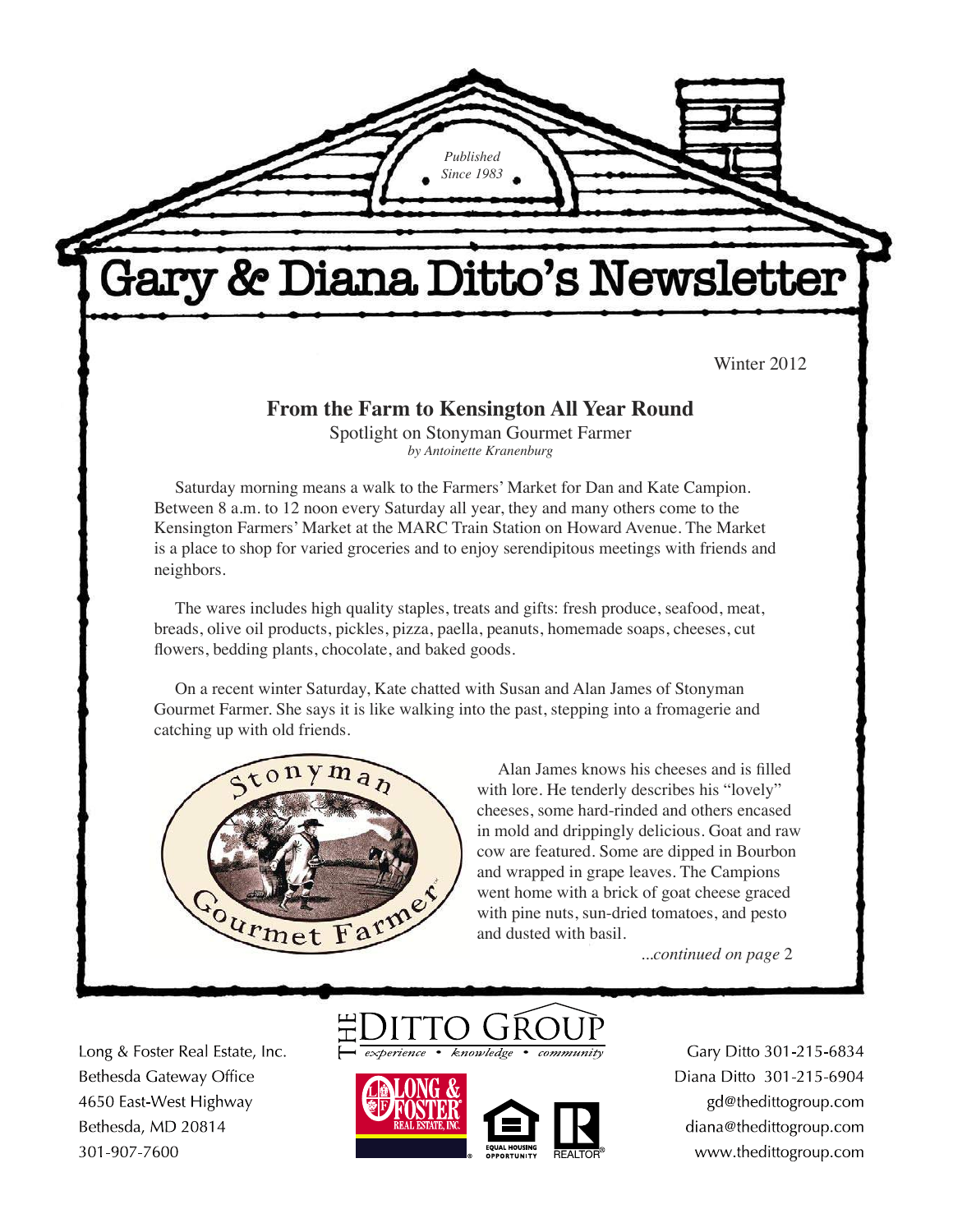#### **From the Farm to Kensington** (continued)

 Stonyman Gourmet Farmer is a family farm business specializing in premium farmstead cheese, milk, and meat. Stonyman has been part of the Kensington Farmers' Market for some three years.

Proprietors Susan and Alan James like it in Kensington. The market has a feel of its own, the spirit of community, says Susan James. It's a neighborhood market—people walk or ride bikes and come with their kids and dogs. The Jameses are glad to have the time to talk with people and answer questions. They have a lot of knowledgeable customers, who are curious and come up to look, taste, and ask questions.

Their 18th century farm in the Blue Ridge Mountains of Virginia was settled in colonial times and figured in the creation of Shenandoah National Park. It takes its name from Stony Man Mountain, which from the side has the profile of a mountain man.

Their farmstead cheeses draw on the 'terroir' of the southern Appalachian region. The French term refers to the characteristic qualities that result from the pastures, soil, and elevation particular to a region. The elevation of Stonyman Farm is the highest for a cultivated farm in the area, and this altitude creates an "alpine effect" in their products. "Farmstead" means the cheeses are made from the milk of the livestock that graze on their own farm.

Susan James's family has farmed in Virginia since 1725. As a child, Susan lived on a Montgomery County farm for a few years. She remembers the long school bus ride from the Double D Farm on Falls Road to Rockville Elementary School.

Susan has kept her connections with the County: Stonyman Gourmet Farmer participates in the Kensington and Elm Street farm markets and operates a permanent retail space in the Montgomery Farm Women's Cooperative Market in downtown Bethesda.

In Washington, Virginia, Stonyman Farm operates a store, kitchen café, and garden room in an early mercantile and garden. The "mercantile," an old farm store, dates to the late 18th century and has not changed its footprint. The handmade shelving and counter are original. The garden extends to the next street and has a cook's cottage, dairy house, and smoke house. The Colonial Williamsburg Foundation called the mercantile "without hyperbole, one of the most intact early stores in the broader Chesapeake region of Virginia, Maryland, and North Carolina. It contains more original elements, inside and out, than any other known early Virginia store."

Between them, Susan and Alan James lived in France for more than twenty-five years where they developed their appreciation of fine food. Susan James is a "Dame d'Escoffier." On Saturday, March 10, starting at 8:30 a.m., she will teach the basics of making fresh cheese at one of four hands-on cooking classes at the day-long Celebrating Food! Women in Gastronomy symposium, sponsored by the Washington DC Chapter of Les Dames d'Escoffier International. Visit www.lesdamesdc.org for the event program and to register.

 Each of the market's vendors has a story to tell. For questions about the Farmer's Market, contact Shirley Watson at 301-949-2424 or Shirley.Watson@tok.md.gov.

#### *An experiment with delicious results:* **Roasted Orange Balsamic Chicken**

1/2 cup balsamic vinegar 1/2 cup freshly squeezed orange juice 1/3 cup Dijon mustard 2 cloves garlic, minced 1/4 cup olive oil 1 teaspoon freshly ground black pepper 4 pounds bone-in skinless chicken thighs 1 teaspoon grated orange rind

1 Tablespoon minced fresh parsley

In a bowl, whisk the first 6 ingredients together. Place chicken thighs in a rectangular baking dish and pour the marinade over the chicken. Turn the chicken to coat all the pieces with marinade. Cover and refrigerate for 4 hours or overnight if desired.

Roast the chicken uncovered in a 400 degree oven for 40 to 45 minutes until cooked through. Remove the chicken from the marinade and place on a platter. Pour the marinade into a saucepan and boil until the liquid reduces by half and thickens – approximately 5 to 8 minutes. Pour the sauce over the chicken and sprinkle the orange rind and parsley over the chicken.

You are welcome to direct any questions or comments to Diana@thedittogroup.com.

## *B-CC High School Used Book Sale*

 Support Bethesda-Chevy Chase High School and shop for treasures at the B-CC Used Book Sale Saturday, March 17th (10 a.m.- 4 p.m.) and Sunday, March 18th (10 a.m.-3 p.m.) at the school at 4301 East West Highway, Bethesda, MD 20814. Also, you can contribute your used books between 10 a.m. and 2 p.m. on March 3rd & 4th, and March 11th. (Please, NO encyclopedias, magazines, or Reader's Digest; NO textbooks or travel

books pre-2007 and NO VHS or cassette tapes.) To volunteer, please e-mail Wendy Price at marylandreader@verizon.net. For more information, e-mail Cathy Ventrell-Monsees at cathyvm2@gmail.com.

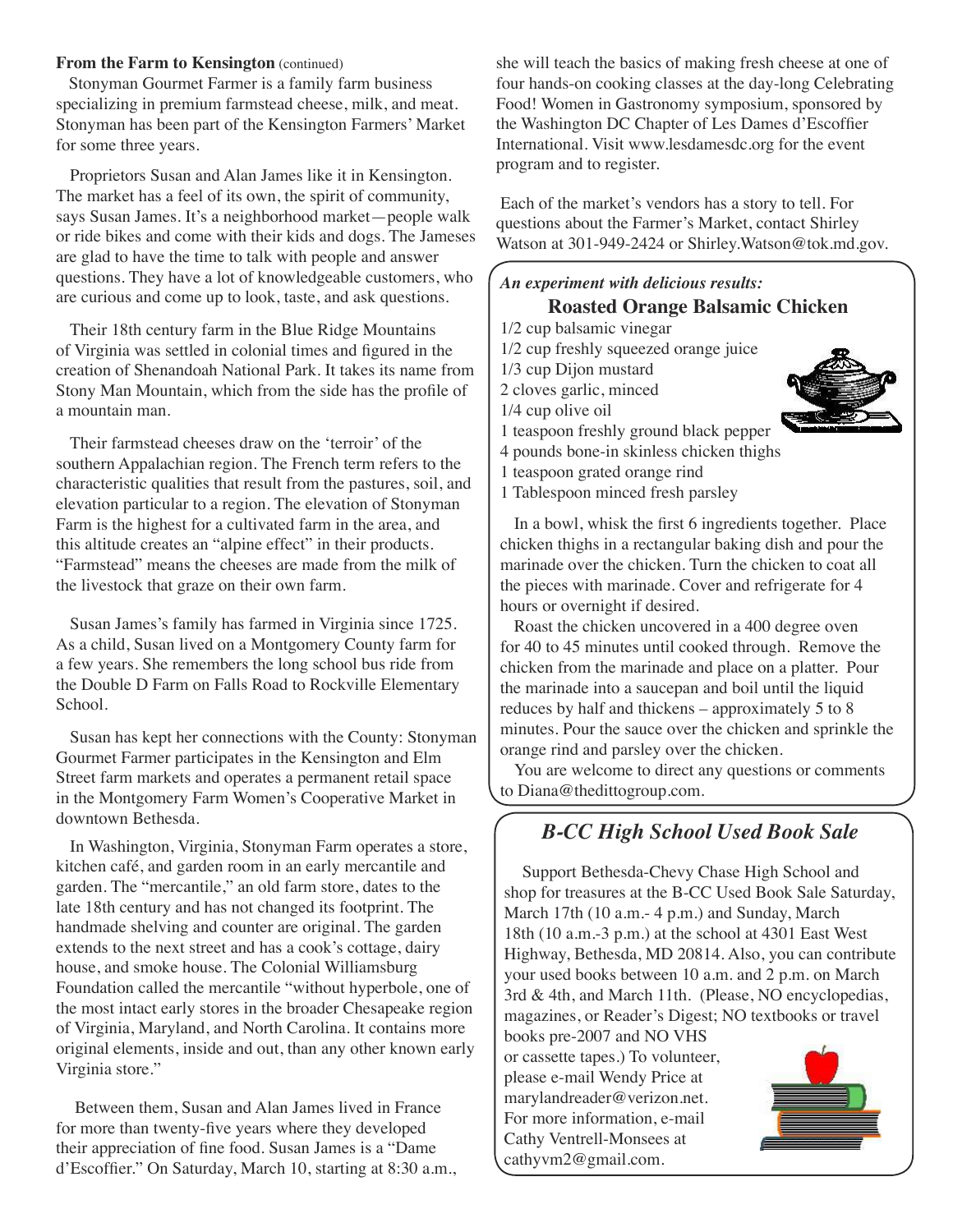

## *Come to The Can Do Kids Fair!* **Saturday, March 3, 2012**

The popular Can Do Kids Fair, sponsored by the Parent Encouragement Program (PEP), is a fair unlike any other. All afternoon children have fun and take pride in practicing skills they already know, as well as learning new ones—hammering nails, painting, vacuuming, manners and courtesy, sewing on a button, making a nutritious snack, and much more. Activities at the fair are designed for children age 3 to 10, with a parent. The fair will take place at the Parent Encouragement Program, in the Kensington Baptist Church, 10100 Connecticut Avenue, Kensington.

This event is free for children under age three. Admission to all activities, for others: General public: 2:30 - 4:30 p.m., \$15/person, \$50 maximum per family. PEP Members: 1:30- 4:30 p.m., \$13/person, \$45 maximum per family.

To register and for more information, visit www.PEPparent.com or call 301-929-8824.

## **Kensington Arts Theatre Presents:** *"Sunday in the Park with George"*

Congratulations to the Kensington Arts Theatre, which continues its tenth season with the musical production "Sunday in the Park with George." Nineteenth century French pointillist painter Georges Seurat inspired this musical by Stephen Sondheim. Absorbed in his art, Seurat is oblivious to his pregnant girlfriend Dot. She leaves him for America with a more attentive beau, while Georges continues his life, repainting anything he finds unpleasant. In the second act, which takes place in 1984 America, great-grandson George struggles to find inspiration for an artwork commissioned in honor of his great grandfather. He



receives help from wise words from Dot's spirit. Performances continue through March 3, 2012 at the Kensington Town Hall. The 2012 season continues in May with "Rooms; A Rock Romance." For tickets and details visit: www.katonline.org or call 206-888-6642.

# **Kensington Celebrates The International Day of the Book**

*Save the date*! **Sunday, April 22, 2012, 11 a.m.- 4 p.m.** Howard Avenue, Old Town Kensington



Old Town Kensington's afternoon street festival celebrates the International Day of the Book with live music, author readings, open mic, activities for children and adults, storytellers—and books, books, books. Local authors, bookartists, publishers, booksellers, and literary groups will line Howard Ave in Historic Old Town Kensington to show, sell, and discuss their works. Enjoy live music by J.P. McDermott & Western Bop, The Nighthawks, 2nd Story Band, and Doris Justis with Sean McGhee (Side by Side). Play Chess Master Allan Savage! All activities are free. Come celebrate, rain or shine!

Participation is open to all local authors, book and paper artists, bookmakers, publishers, literary groups, and Kensington community organizations. Visit www.dayofthebook.com to find out more; contact Elisenda Sola-Sole, Kensington Row Bookshop, 3786 Howard Avenue, at kensingtonbookfestival@gmail.com or 301-949-9416.

 E-Mail Updates from The Ditto Group— Sign up for either or both of these updates: • Our Monthly Sold Reports, sent via e-mail • Our weekly "Open House" e-mail You choose what to sign up for and you can always unsubscribe. Sign up on our home page: www.thedittogroup.com.

For dates and news of more events, be sure to visit the Community Activities Calendar on the web site: www.thedittogroup.com

Gary and Diana Ditto's Newsletter welcomes ideas and news items from community members. The editor is Antoinette Kranenburg of Kensington, assisted by Cherry Wunderlich. Many thanks to Kate Campion and Susan and Alan James for contributing.

### **MOMS Club® of Kensington Park**

At-home, Moms and their children from Kensington-Parkwood and Garrett Park are invited to the MOMS Club monthly meet and greet, which takes place at the Kensington Baptist Church, 10100 Connecticut Avenue. The annual MOMS Club Valentine's Day Party celebrates

the holiday of love with treats and a fun craft on Monday, Feb. 27, 10:30 a.m. Children are encouraged to bring valentines to share with each other. Visit www.kensingtonparkmoms.com for more.